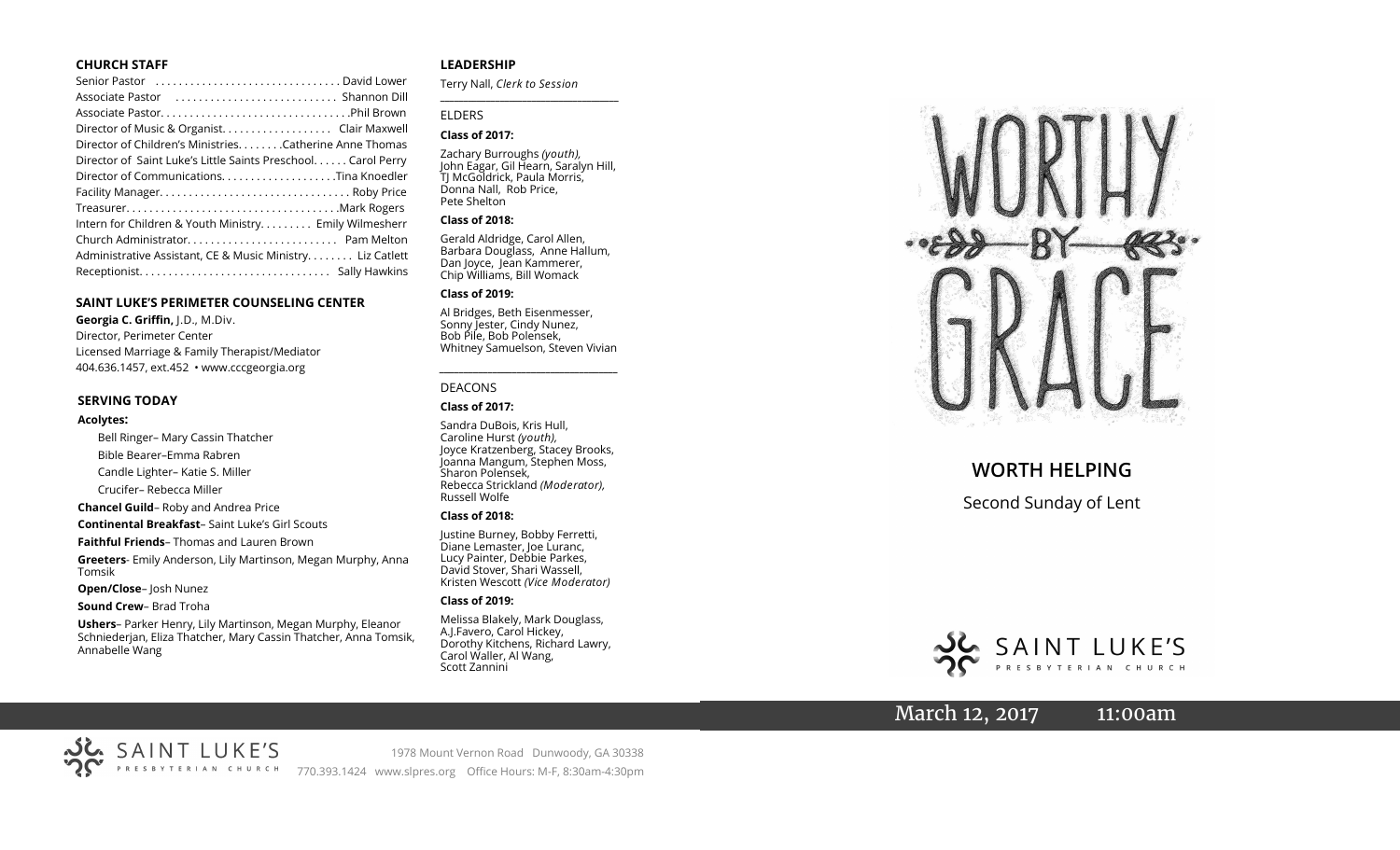

1978 Mount Vernon Road • Dunwoody, Georgia 30338 770.393.1424 • www.slpres.org

#### **March 12, 2017**  Second Sunday of Lent

**Liturgical Color:** Purple *Purple marks the seasons of penitence and preparation, Lent and Advent.*

## **SUNDAY SCHEDULE**

8:30am Chapel Communion Service 9:30am Sunday School 11:00am Sanctuary Worship Service *Nursery available at all services and Sunday School.*

## MISSION

Responding to God's call and empowered by the Holy Spirit, we invite all to join us in knowing, serving, and sharing Jesus Christ here and around the world.

## VISION

To be a beacon of faith, hope, and love– every member an active disciple in Christ's ministry.

**WELCOME, GUESTS!**  We are delighted you are worshipping with us.

**DURING** the Welcome, please print the requested information on the Friendship Pad and pass the Friendship Pad down the pew.

**AFTER** the worship service, please join us outside the Sanctuary where our Pastors or a church officer will be available to answer questions and provide you with a loaf of freshly -baked bread.

**FOR MORE** information about our programs, ministries or membership, please contact one of our Pastors at 770.393.1424, or visit our website: slpres.org.

## **THAT ALL MAY WORSHIP**

**ASSISTIVE** A hearing loop is accessible by switching hearing aids to T-coil. Also,  $\mathcal{D}_{\mathbf{r}}$ large print hymnals and back cushions are available. Please contact an usher for further assistance.

**CHILDREN** are a precious part of our church family, and we welcome them in worship. Worship notebooks and activity packets are available on the back ledges of the sanctuary for preschool and elementary ages. Each week, children are invited to walk up for an age-appropriate message during "Tell Us Our Story." After that time, they may remain in worship, go to Faithful Friends (K-2nd) or go to child care (PreK and younger).

**AARP SMART DRIVER COURSE**—Refresh

your driving skills with the AARP Smart Driver Course. This course will be held at Saint Luke's on Tues., Mar. 14 from 9:30am-4pm. Please contact Maria Barnhart with the Dunwoody Woman's Club at 770.399.5204 to register. \$15 for AARP members, \$20 for non-members. For more information about the course, please visit www.aarp.org/drive.

**FAITH AND FILM**—Fri., Mar. 17. A pot luck dinner begins at 7pm. The group will be viewing "Homeless to Harvard". Based on a true story; Liz Murray is a young girl who is taken care of by her loving, but drug-addicted parents. Liz becomes homeless at 15 and after a tragedy comes upon her, she begins her work to finish high school. For more info. & to sign up for a meal item, please contact Josh Nunez at [faithandfilm.saintlukes@gmail.com.](mailto:faithandfilm.saintlukes@gmail.com)

**SUPPER CLUB**—Sat., Mar. 25, 7pm-ish. Come join with fellow Saint Luke's couples or singles for a potluck style dinner at a member's home! It's a great way to reconnect with old friends or meet new friends by sharing food, fellowship, and fun. Sign up on the poster in the lobby to host or participate. Call Fern Mitropoulos, 770.343.8996 or Donna Nall, 404.964.6933 with any questions. Please RSVP by Mon., Mar. 20th. Hope to see you there!

**MARRIAGE ENRICHMENT GROUP (MEG)** — This group will meet on Sun., Mar.19 at 5pm in the Finch Room # 203. See you then.

**OWLS MEET IN PURSUIT OF TRIVIA**—Join the OWLS for trivia on Tues., Mar.28 at 11:30am. Our own Ron Valdes will share some interesting trivia with the group. Please sign up on the sign up sheet in the lobby.

**COLLEGE SCHOLARSHIP OPPORTUNITY**—High

school seniors, need a little financial help with your first year of college? You may qualify for the Saint Luke's College Scholarship! Pick up and complete an application-available in the lobby or they may be obtained from the church web site, www.slpres.org. Look under the Resources tab and scroll down to Forms. Deadline is May 7.

**COOL MOUNTAINS OF GUATEMALA**—In the middle of Atlanta's summer heat, please join our Mission Team on its' summer mission in Guatemala to build stoves, visit schools & plant trees with Mayan farmers. AIR-Guatemala is a long time partner with Saint Luke's and will handle ALL of the details except airline flights. Dates are June 4th-10th & we need to know by Mar. 15 if you plan to attend. Please contact Anne.Hallum@AIRGuatemala.org for more info. We will share our faith by planting HOPE.

**MEXICO MISSION TRIP**—July 9-15, Make plans to be a part of our annual mission trip to the Yucatan Peninsula of Mexico! We will work with an amazing Presbyterian church to help them expand their growing church facility. We stay in a great little hotel, eat yummy food, and share in the joy and fellowship of serving together! This experience is open to all church members ages 6<sup>th</sup> grade & up! We fly in/out of Cancun. Please contact Shannon Dill for more information at shannondill@slpres.org.

**THORNWELL MISSION TRIP**—The dates are set! July 20-22nd. The cost per adult is \$160; youth are supported by the proceeds from Tartan Trot. This year we will have to limit our size to 50 volunteers. Questions or to reserve your spot for this amazing mission trip, please contact Sally Shelton at sshelton@cwtvacations.com or 770.396.5156.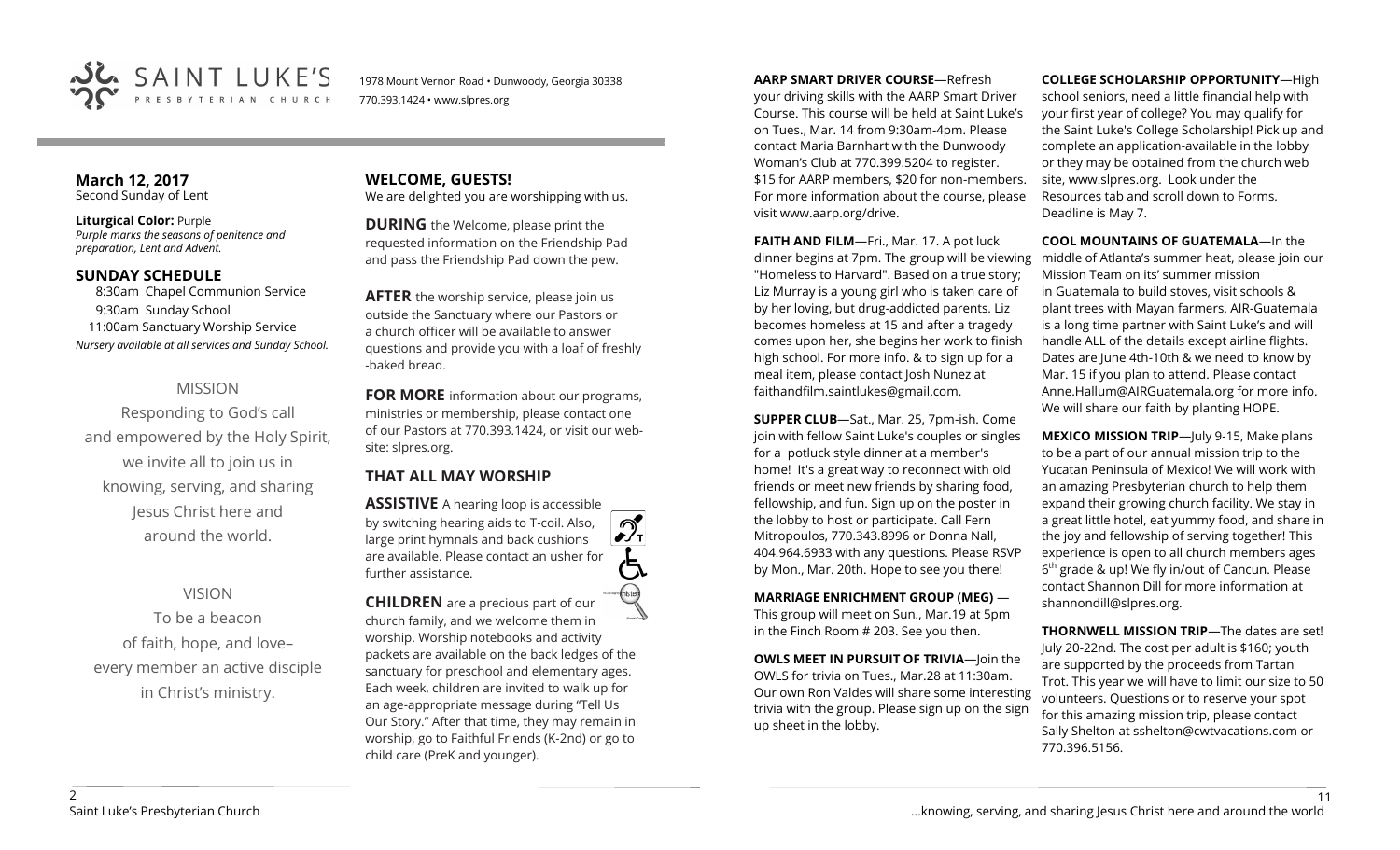# YOUTH MINISTRY

**Phil Brown philbrown@slpres.org / 770.393.1424 ext. 238 Emily Wilmesherr emilywilmesherr@slpres.org/ 770.393.1424 ext. 234**   $\_$  ,  $\_$  ,  $\_$  ,  $\_$  ,  $\_$  ,  $\_$  ,  $\_$  ,  $\_$  ,  $\_$  ,  $\_$  ,  $\_$  ,  $\_$  ,  $\_$  ,  $\_$  ,  $\_$  ,  $\_$  ,  $\_$  ,  $\_$  ,  $\_$  ,  $\_$ 

## **YOUTH SUNDAY SCHOOL**

Breakfast out this week. Meet in the lobby at 9:30am with your money. We will return to the church at 10:30am.

## **YOUTH GROUP**

Sun., Mar. 12; Senior High is at the Troha Home from 6-7:30pm. Middle School is at Saint Luke's from 4-5:30pm.

## **HONDURAS 2017**

Sat., June 17 – Sat., June 24. In an effort to expedite the process of purchasing airline tickets, we need those of you who plan to participate in this Mission Trip to go ahead, sign up and submit your deposit! Here is the link: [http://slpres.org/honduras](http://slpres.org/honduras-2017/)- 2017/. **We would like to have this information ASAP.** PLEASE INCLUDE YOUR FULL NAME-(first, middle, last) as it APPEARS ON YOUR PASSPORT. If you have any questions, email shannondill@slpres.org.

## **MARK YOUR CALENDARS**

Youth Sunday is April 30th.

# MUSIC MINISTRY

**Clair Maxwell clairmaxwell@slpres.org / 770.393.1424 ext. 227**   $\_$  , and the state of the state of the state of the state of the state of the state of the state of the state of the state of the state of the state of the state of the state of the state of the state of the state of the

## **CHOIR REHEARSALS ON WEDNESDAYS:**

5:00-5:45 p.m. Cherub Choir, *Ages 4-5, Kelly Sloan, Director.*  5:00-5:45 p.m. Westminster Choir, *Grades 1-5, Clair Maxwell, Director.*  6:30-7:20 p.m. Festival Ringers, *Youth & Adults, Clair Maxwell, Director* 7:30-9:00 p.m. Chancel Choir, *Youth & Adults, Clair Maxwell, Director* 

## **CELEBRATE THE ARTS WITH THE ATLANTA GUITAR TRIO**

Scott Plato, Adam Craighead, and Bill Hearn are the Atlanta Guitar Trio, and they provide audiences with exciting, fun, and entertainingly musical concert programs with music from many different styles. Sun., Mar. 26 at 4pm. All ages are welcome. Child care is provided. A free-will offering will be taken.

## **MARK YOUR CALENDARS**

Chastain at Saint Luke's– Apr. 30, 6:30pm

## **In Preparation for Worship**

On the parable of the Good Samaritan: "I imagine that the first question the priest and the Levite asked was: 'If I stop to help this man, what will happen to me?' But by the very nature of his concern, the good Samaritan reversed the question: 'If I do not stop to help this man, what will happen to him?' *- Rev. Dr. Martin Luther King, Jr.*

## **Presentation of Colors & Pledge of Allegiance**

**Gathering Prayer Constanting Prayer** *Ansley Wassell* **Prelude** There's a Wideness in God's Mercy *arr. Dale Wood* **Chiming of the Hour Welcome and Announcements Moment for Scouting Call to Worship\*** From Psalm 121 **Call to Worship Killy Hamlin** 

- Leader: I lift up my eyes to the hills– from where will my help come?
- **People: My help comes from the Lord, who made heaven and earth.**
- Leader: The One who keeps you will not slumber or sleep.
- **People: The Lord is your keeper; your shade at your right hand.**
- Leader: The sun shall not strike you by day, nor the moon by night.

**People: The Lord will keep your going and coming in from this time on forevermore.**

**Hymn #26\*** Earth and All Stars *EARTH AND ALL STARS*

## **Call to Confession\* Call to Confession\*** *Call to Confession***\***

Leader: The Lord be with you. **People: And also with you.** Leader: Let us pray.

## **Prayer of Confession\***

**O God, our refuge and strength,** 

**Forgive us when we fail to trust in You.** 

**We fall to temptation; we are swayed by false words; we speak false words of our own. We choose our ease and comfort over Your demanding claims upon us.** 

**Hear us, as we call to You, and show us the freedom of Your forgiving love…**  (*time for silent confession)*

Leader: Lord, in Your mercy, **People: Hear our prayer. Amen.**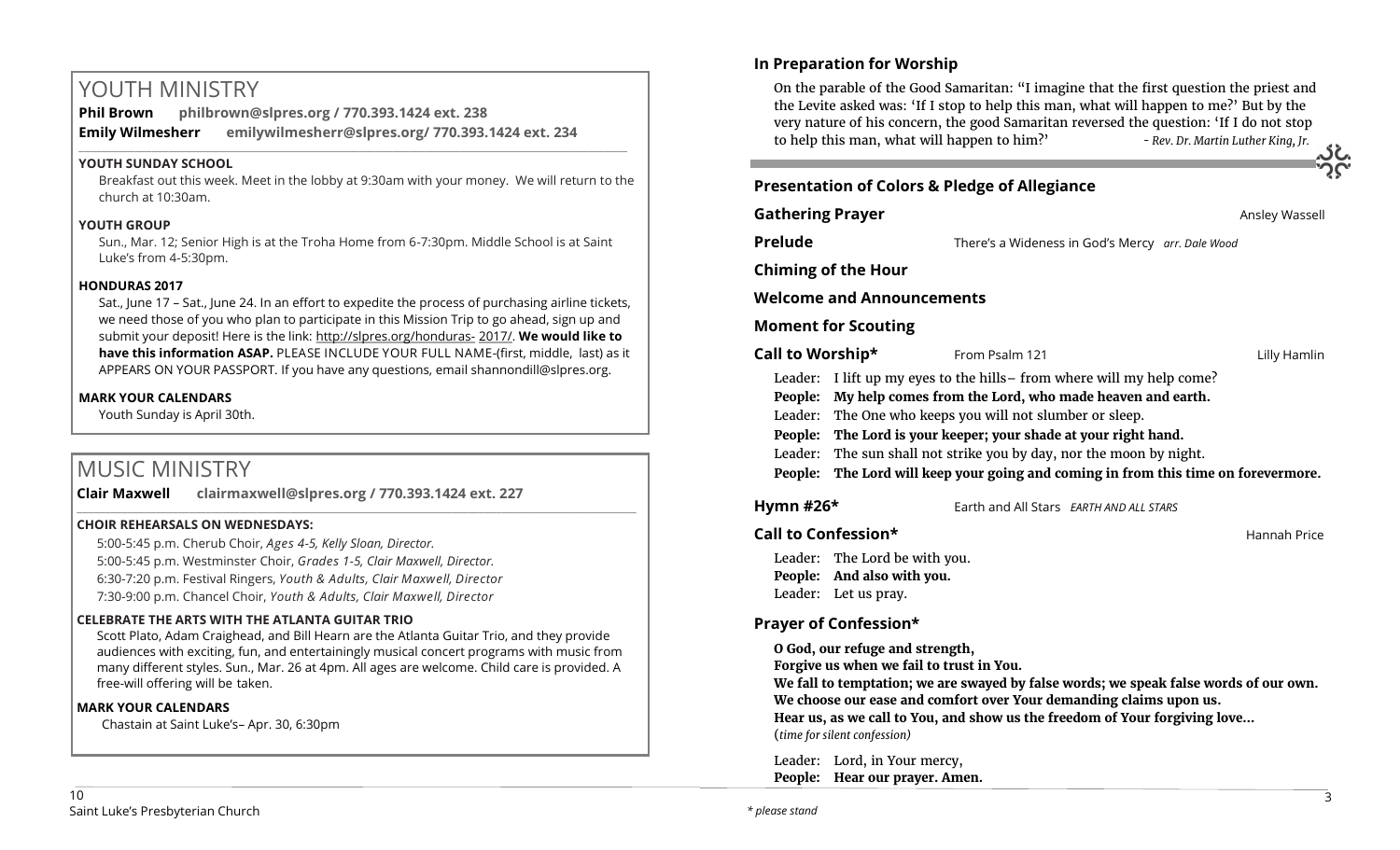### **Assurance of Forgiveness\* Sophie Price Assurance of Forgiveness\* Sophie Price**

**Song of Praise\*** In My Life Lord, Be Glorified *LORD BE GLORIFIED* 

**In my life, Lord, be glorified; be glorified. In my life, Lord, be glorified today.** (*Stanza 1, Hymn 468)*

#### **Passing of the Peace of Christ\***

Leader: May the peace of Christ be with you. **People: And also with you.**

#### **Prayer for Illumination Bonnie Ruggiero Bonnie Ruggiero**

**Scripture Lesson Luke 10:25-42,** *page 67 of the New Testament* **Val Thelen** 

Leader: The Word of the Lord. **People: Thanks be to God.**

**Anthem** The Good Samaritan *John Horman* Westminster Choir

There was once a man who was going down from Jerusalem to Jericho. Robbers attacked him, stripped him and beat him, leaving him half dead.

It happened that a priest was going down that very same road. When he saw the man lying there in need he walked on by, leaving the man half dead.

And in the same way a Levite came by that very same day, and he looked at the man lying there in need and walked away, leaving the man half dead.

A Samaritan who was walking came upon the man. And he stopped to offer aid and his heart was filled with pity, and he cared, and his soul was filled with love. *(Luke 10:25-37)*

**Tell Us Our Story Bonnie Ruggiero, Ansley Wassell** 

*Parents may take their children (through PreK) to our nursery, Room 120 in Sheppard Hall. Parents of children in K, 1st or 2nd grade may take them to Faithful Friends in The Harbor, Room 213.*

**Sermon** Go and Do Likewise **David Lower David Lower** Go and Do Likewise

**Hymn #79\*** Light Dawns on a Weary World *TEMPLE OF PEACE*

## ADULT MINISTRY

**Shannon Dill shannondill@slpres.org / 770.393.1424 ext. 229** 

#### **ADULT SUNDAY SCHOOL**

Classes meet between the worship services, 9:30-10:30am. Descriptions of current groups are available on our website (slpres.org) or http://bit.ly/AdultSundaySchool. Please join us!

#### **FRIDAY MORNING MEN'S BIBLE STUDY**

Fellowship and Bible study every Fri. from 6:40-8:00am in the Parlor with Dan Joyce.

 $\_$  ,  $\_$  ,  $\_$  ,  $\_$  ,  $\_$  ,  $\_$  ,  $\_$  ,  $\_$  ,  $\_$  ,  $\_$  ,  $\_$  ,  $\_$  ,  $\_$  ,  $\_$  ,  $\_$  ,  $\_$  ,  $\_$  ,  $\_$  ,  $\_$ 

#### **DISCIPLE SERIES**

The final study in the Series, *Christian Believer,* focuses on essential doctrines of the Christian faith & makes connections between the doctrine & daily living. Classes are Tues., 7-9pm.

#### **BIBLE STUDY: "WAYFARERS"**

Come join David, Shannon or Phil as this week's preacher leads a study of the scripture for the upcoming Sunday's worship. Wed. at 10am in the church library.

# S P L A S H ! CHILDREN'S MINISTRIES

**Catherine Anne Thomas cathomas@slpres.org / 770.393.1424 ext. 228 \_\_\_\_\_\_\_\_\_\_\_\_\_\_\_\_\_\_\_\_\_\_\_\_\_\_\_\_\_\_\_\_\_\_\_\_\_\_\_\_\_\_\_\_\_\_\_\_\_\_\_\_\_\_\_\_\_\_\_\_\_\_\_\_\_\_\_\_\_\_\_\_\_\_\_\_\_\_\_\_\_\_\_\_\_\_\_\_\_\_\_\_\_\_\_\_\_\_\_\_\_\_\_\_\_\_\_** 

### **EASTER EGG HUNT AND FELLOWSHIP BRUNCH**

There is a new time format for this year's egg hunt and brunch. On Palm Sunday, Apr. 9, a fellowship brunch will be held in between services beginning at 9:30am. The egg hunts will take place during this time, as well. There are three different egg hunts which are divided into age ranges. Please join us for an intergenerational spirit filled morning!

### **MAKER FUN FACTORY**

Get Geared Up for Vacation Bible School! The opening whistle will sound on Mon., June 12 and the gates close on Thur., June 15. On line registration via the Saint Luke's website is open and there is a discount if you register before Apr. 15. Also, this Sunday, volunteer sign up sheets will be in the lobby!

### **SAINT LUKE'S WELCOME WAGON**

We are seeking individuals to join the Children's Ministries Welcome Wagon Hospitality ministry on Sunday mornings. It's fun, easy and a great way to get to know families with children at Saint Luke's. Please email to cathomas@slpres.org and say "Sign me up!"

### **FAITHFUL FRIENDS**

Please consider signing up for this wonderful and fulfilling ministry. Here is the link to sign up- [https://m.signupgenius.com/#!/showSignUp/20F0444A9AF2FA13](https://m.signupgenius.com/#!/showSignUp/20F0444A9AF2FA13-faithful3)-faithful3 .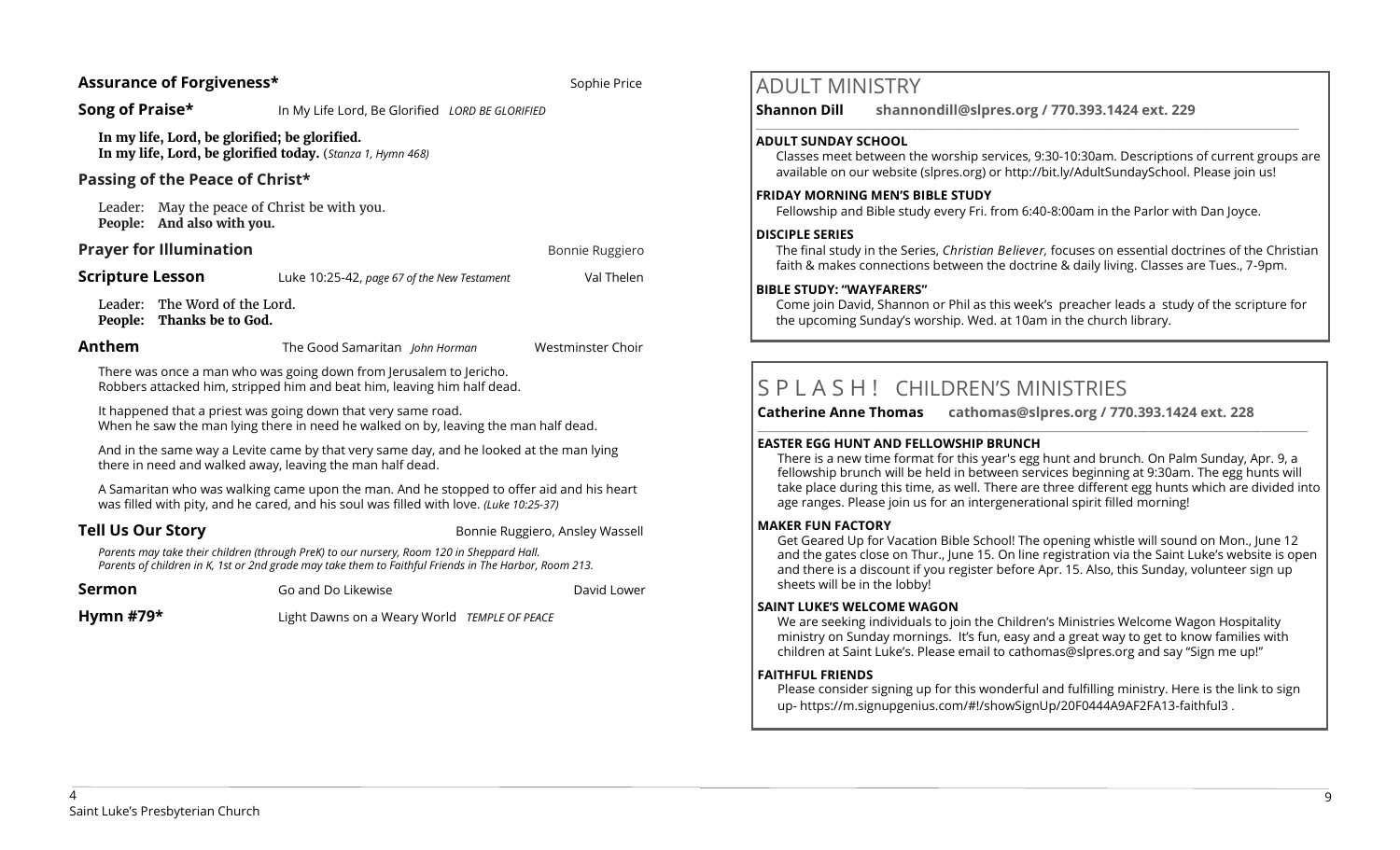# 2017 LENT AND HOLY WEEK, "WORTHY BY GRACE"

| <b>Date</b> | <b>Occasion</b> | <b>Text</b>      | <b>Theme</b>        |
|-------------|-----------------|------------------|---------------------|
| 3/12        | Second Lent     | Luke 10:25-42    | Worth Helping       |
| 3/19        | Third Lent      | Luke 15:1-32     | Worth Finding       |
| 3/26        | Fourth Lent     | Luke 16:19-31    | Worth Sharing       |
| 4/2         | Fifth Lent      | Luke 18:31-19:10 | Worth Relating      |
| 4/9         | Sixth Lent      | Luke 19:29-44    | Worth Following     |
| 4/13        | Maundy Thursday | Luke 22:1-27     | Worth Remembering   |
| 4/14        | Good Friday     | Luke 23:32-47    | Worth Dying         |
| 4/16        | Easter Sunday   | Luke 24:1-12     | <b>Worth Saving</b> |

Throughout the season of Lent, we encourage you to adopt a daily devotional practice if you aren't already doing so. We suggest that you sign up for "d365," a daily devotional which can be delivered each day via email or you can download the app for your tablet or smart phone. Go to <http://d365.org> to sign up or for more information.

# SAINT LUKE'S STEPHEN MINISTRIES

Due West UMC & Cobb Sr. Services invite you for: "A Day with Teepa Snow: Today's Voice for Dementia", Fri., Mar. 31, 8:30am-4pm, FLC

> Due West United Methodist Church 3956 Due West Road, Marietta, GA 30064

This is a Free event open to family caregivers and professional caregivers. Teepa Snow is a renowned *Positive Approach T*o *Care* educator and trainer.

## UPCOMING NEW MEMBER CLASSES

The dates for the next new member classes are: Today, Mar. 12 and then Mar. 19 and Mar. 26 in the Session Room from 9:30-10:30am.

> Mar. 12- "Who Presbyterians Are" Mar. 19- "What Presbyterians Do" Mar. 26– "What Saint Luke's Presbyterians Are and Do"

Come join us to get connected and learn what this marvelous congregation is all about! Please contact David Lower, davidlower@slpres.org or Shannon Dill, shannondill@slpres.org. for more information or with any questions you may have.

#### **I believe in God, the Father Almighty, Maker of heaven and earth, and in Jesus Christ, His only Son, our Lord; who was conceived by the Holy Ghost, born of the Virgin Mary, suffered under Pontius Pilate; was crucified, dead, and buried; He descended into hell; the third day He rose again from the dead; He ascended into heaven, and sitteth on the right hand of God the Father Almighty; from thence He shall come to judge the quick and the dead. I believe in the Holy Ghost; the holy catholic Church; the communion of saints; the forgiveness of sins; the resurrection of the body; and the life everlasting. Amen.**

# **Prayers of the People Madeleine Douglass Madeleine Douglass**

**Our Father, who art in heaven, hallowed be thy Name, thy kingdom come, thy will be done, on earth as it is in heaven. Give us this day our daily bread; and forgive us our debts, as we forgive our debtors; and lead us not into temptation, but deliver us from evil. For thine is the kingdom, and the power, and the glory, forever. Amen.**

**The Lord's Prayer and Service Contract Contract Contract Contract Contract Contract Contract Contract Contract Contract Contract Contract Contract Contract Contract Contract Contract Contract Contract Contract Contract Co** 

8